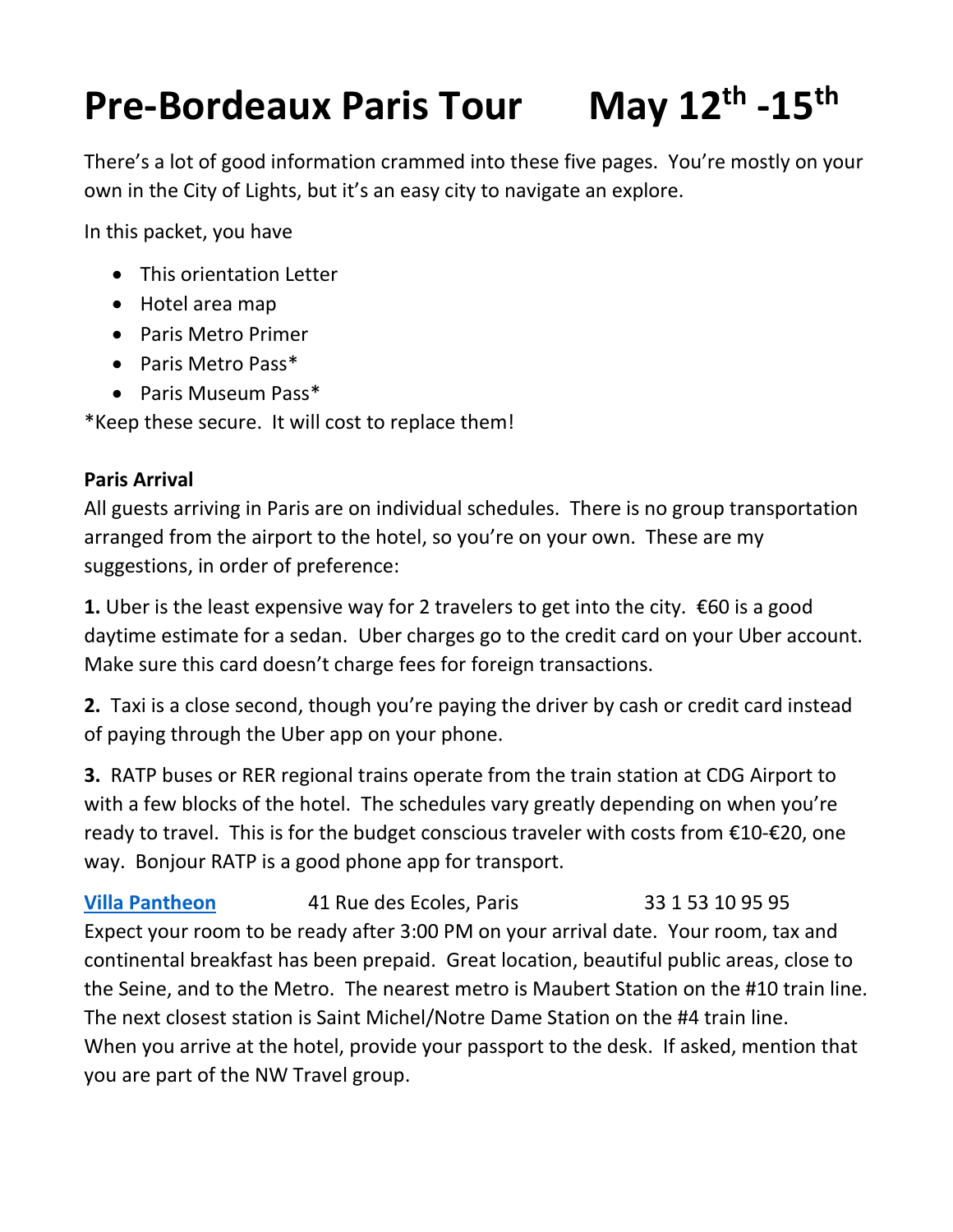## **Weather**

Weather in Paris is very much like Seattle. Expect and average high of 65 and a low of 49. Plan for rain, and be thrilled if it stays dry. In a typical year, you can expect about 30% chance of rain during mid-May.

## **Safety**

Paris is a big city. There are parts of the city you should avoid, but they're well outside the tourism zone. Violent crime in the more traveled parts of the city is rare. You may encounter theft in the form of pickpockets or other scams. En garde! Much of this theft takes place when you're distracted. Be aware of your surroundings even as you're enjoying the view from the Sacré-Cœur, staring at the top of the Eiffel Tower, or getting through a Metro turnstile.

## **Getting Around 3-day pass**

You've got a three-day pass for unlimited daily transit on le Metro in zones 1-3. The last page of this letter will provide the confidence you need to ride the underground like a local. When I choose a hotel in Paris, proximity to the metro is an important consideration. It's a great way to get around.

## **Your Museum Pass Two consecutive days**

Your Museum Pass is valid for entry for 2/24-hour periods. The timer starts the minute you make your first visit. I've included a list here of the museums that honor the pass. Some museums are closed certain days of the week. Some require a reservation to compliment your pass.

Do your research at parismuseumpass.fr to plan your three days in the city. This is also the site where you book your timed admission for the most in-demand museums. You may need to create a ticket account to make your reservation. That link: <https://www.ticketlouvre.fr/louvre/b2c/index.cfm/user-registration>

## **Friday Evening Cruise Friday, May 13th**

The only event we have planned as a group is the sightseeing cruise on the Seine Friday evening. The company I once liked that offered a 90-minute cruise seems to have disappeared. I've booked a 1-hour sightseeing cruise with a glass of bubbles that will depart from Pont Neuf on the Ile de la Cite. You can meet us at the Vedettes du Pont Neuf dock at 8:00 PM. The boat departs at 8:30 and, with a sunset at 9:22, should be the optimal time to see the Paris monuments from the river. The walk from the hotel is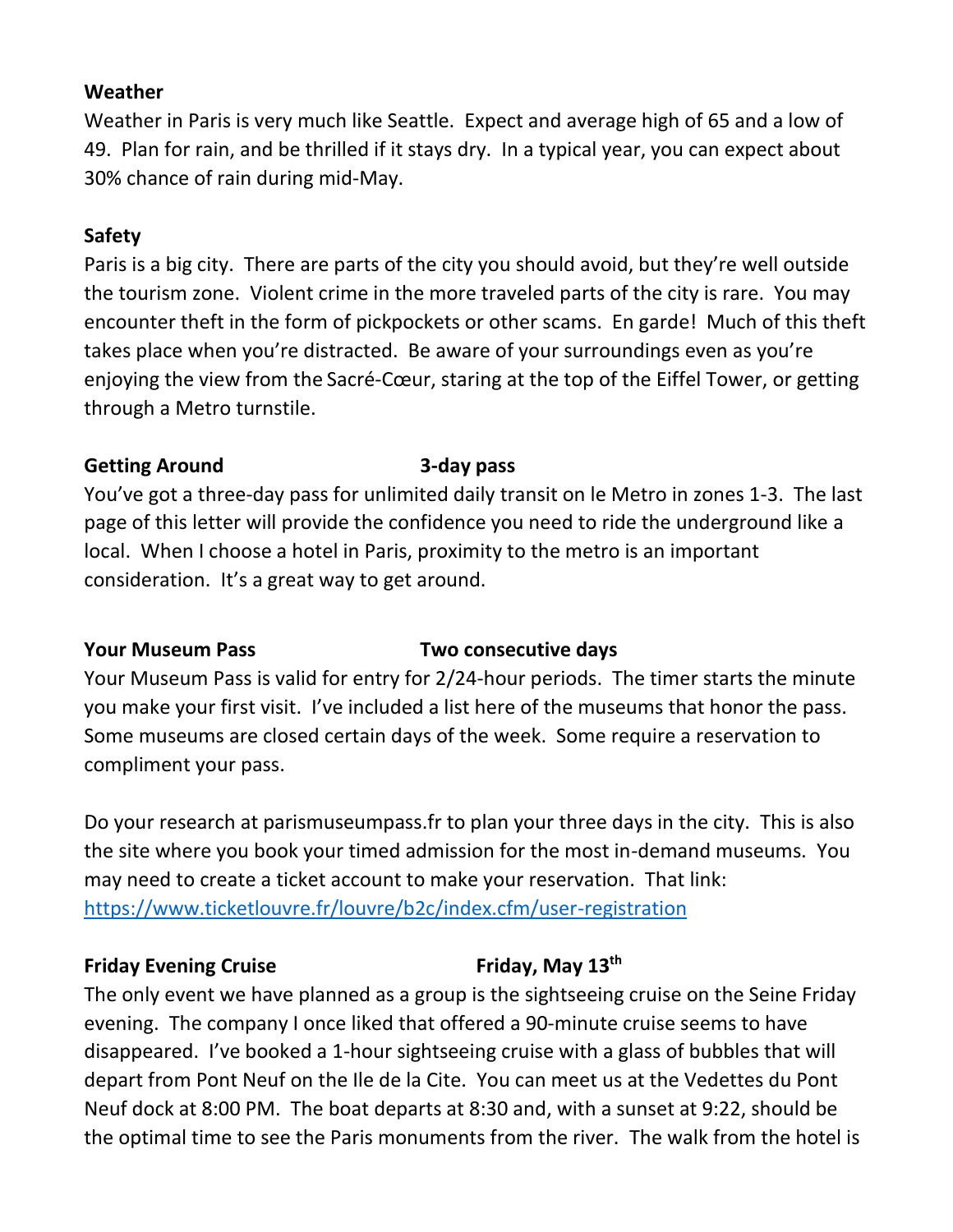22 minutes. I'll lead the march at 7:35 for anyone who wants an escort to the pier. We'll return to the pier at 9:30, walking back to the hotel afterward.

## **Departing for Bordeaux Sunday, May 15<sup>th</sup>**

We're all traveling on one high-speed train from Gare Montparnasse to Bordeaux's St Jean Station. I've split the group into three train cars to avoid the inevitable bottleneck of 30 Americans with multiple bags trying to squeeze into one train compartment. I will distribute your ticket to you en-route to the station.

When you board the train, place your large bag in the storage area at the end of the car, and continue to your seat. Do not take your large bag upstairs. There's overhead space only for smaller bags. These trains come and go in a hurry. We don't have a lot of extra time to get on.

# **We are booked as follows:**

# **TGV INOUI 8572 Paris/Montparnasse Bordeaux/St Jean 10:11 12:17**

# **Cars 1-12 seats, Car 2-14 seats, Car 3-12 seats.**

Our pick up from the hotel will be at 9:00 AM. I'd like everyone in or near the lobby a few minutes before that so that we can load the coach and be on our way on schedule. We're not far from the train station, you never know how traffic is going to mess with your schedule.

Once we arrive at Montparnasse, you'll get your bag to bring with you to the platform. You'll need your photo ID and your ticket to access the platform. Your ticket will be given to you on the coach.

We go through the ID check to board the train, then head to our track (voie), likely either 1 or 2. I'll check the screen before we make our move. It's possible this train will be on the platform already and we'll load at our leisure. It's also possible that this train will arrive with only 5-6 minutes of loading time. Please don't wander too far away from the assigned track.

TGV Trains are very comfortable with WiFi, reclining seats, and a bar car. Our journey takes about 2 hours. Once we arrive in Bordeaux, we'll exit the station, pull off the side out of traffic, while I locate the coach that will take us to the ship. We'll be early, and check in may not begin right away. I suggest you park your bag and join me across the Quai des Chartrons at Molly Malone's for a pint.